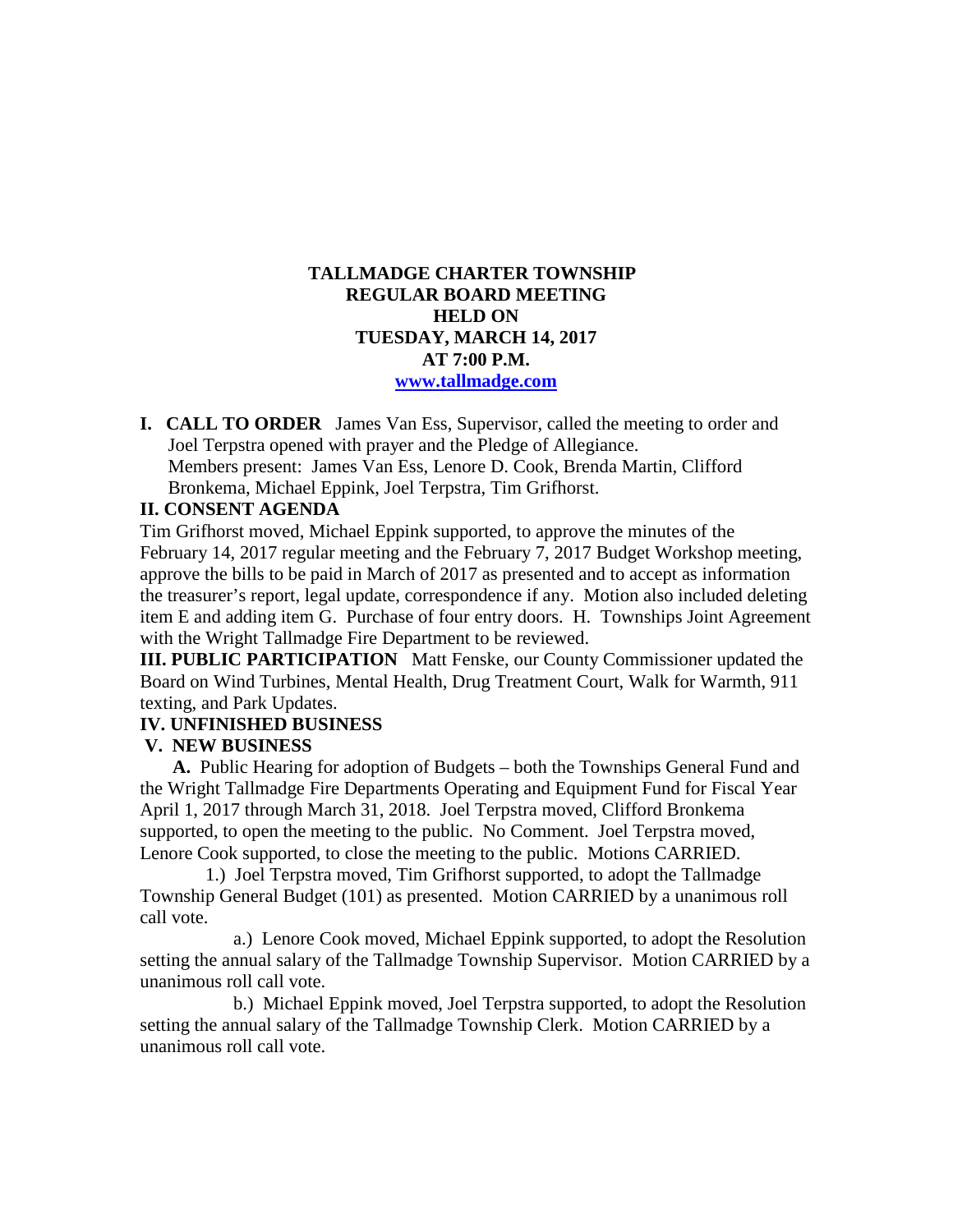c.) Michael Eppink moved, Clifford Bronkema supported, to adopt the Resolution setting the annual salary of the Tallmadge Township Treasurer. Motion CARRIED by a unanimous roll call vote.

 d.) Timothy Grifhorst moved, Clifford Bronkema supported, to adopt the Resolution setting the per meeting salary of the Tallmadge Township Trustees. Motion CARRIED by a unanimous roll call vote.

 2.) Michael Eppink moved, Joel Terpstra supported, to adopt the Wright Tallmadge Fire Department Budgets (206 – Operating and 208 – Equipment) as presented. Motion CARRIED by a unanimous roll call vote.

 **B.** Crowd Control – Lamont Christian School – Brenda Martin moved, Joel Terpstra supported, to authorize the application of Lamont Christian School to conduct a Running Race on Township roads on April 22, 2017. Motion CARRIED

 **C.** Crowd Control – US Cycling, Inc. – Brenda Martin moved, Michael Eppink supported, to authorize the application of US Cycling, Inc. to conduct a Cycling Event on Township Roads on August 6, 2017. Motion CARRIED.

 **D.** Road Grade Variance for a Private Road – Dogwood – Clifford Bronkema moved, Joel Terpstra supported, to excuse Timothy Grifhorst from participating in this item due to conflict of interest. Motion CARRIED. Mr. Grifhorst is seeking a variance for a road grade on a private road. Per Section 1.09 of our Private Road Ordinance Mr. Grifhorst must appeal to the Township Board and is required to meet four standards of the Private Road Ordinance. The road was installed in 1994 and meets all other requirements. He has been to the Planning Commission and the Zoning Board of Appeals and has obtained their approval. Joel Terpstra moved, Michael Eppink supported to approve Mr. Grifhorst variance application. #1- The variance will not be a detriment to adjacent properties. #2 – The property is not so recurrent in nature that revisions to Ordinance itself is not necessary. #3 – The literal enforcement of the requirements of this Ordinance would cause undue hardships. #4 – Cause unnecessary hardship. Motion CARRIED by a unanimous roll call vote. (6 to 0)

 **E.** See Consent Agenda

 **F.** The Township Grange Hall established in 1837 is going up for sale. The Board was requested to think about what might happen to the Grange and would the Township be at all interested in purchasing this building. After a month of discussion, the Board in its entirety decided not to purchase the Grange Hall due to the fact we have no purpose for the building nor the monies to upkeep the building.

 **G.** Lenore Cook moved, Joel Terpstra supported, to purchase four doors from S.A. Morman – two at rear of Hall rental room and two on the west side of building – at a cost of approximately \$6500. Motion CARRIED.

 **H.** Joint Fire, Rescue and Medical Service Agreement between Wright and Tallmadge Township established in 1974 and updated in 2004 needs an annual review. Timothy Grifhorst moved, Michael Eppink supported, to have the Supervisor review and report to the Board if any corrections or changes need to be done. The Wright Tallmadge Fire Board reviewed the Agreement at their March Board Meeting. Motion CARRIED.

 **I.** It was agreed that the Clerk and Treasurer are allowed to amend the budget for the fiscal year 2016 to 2017.